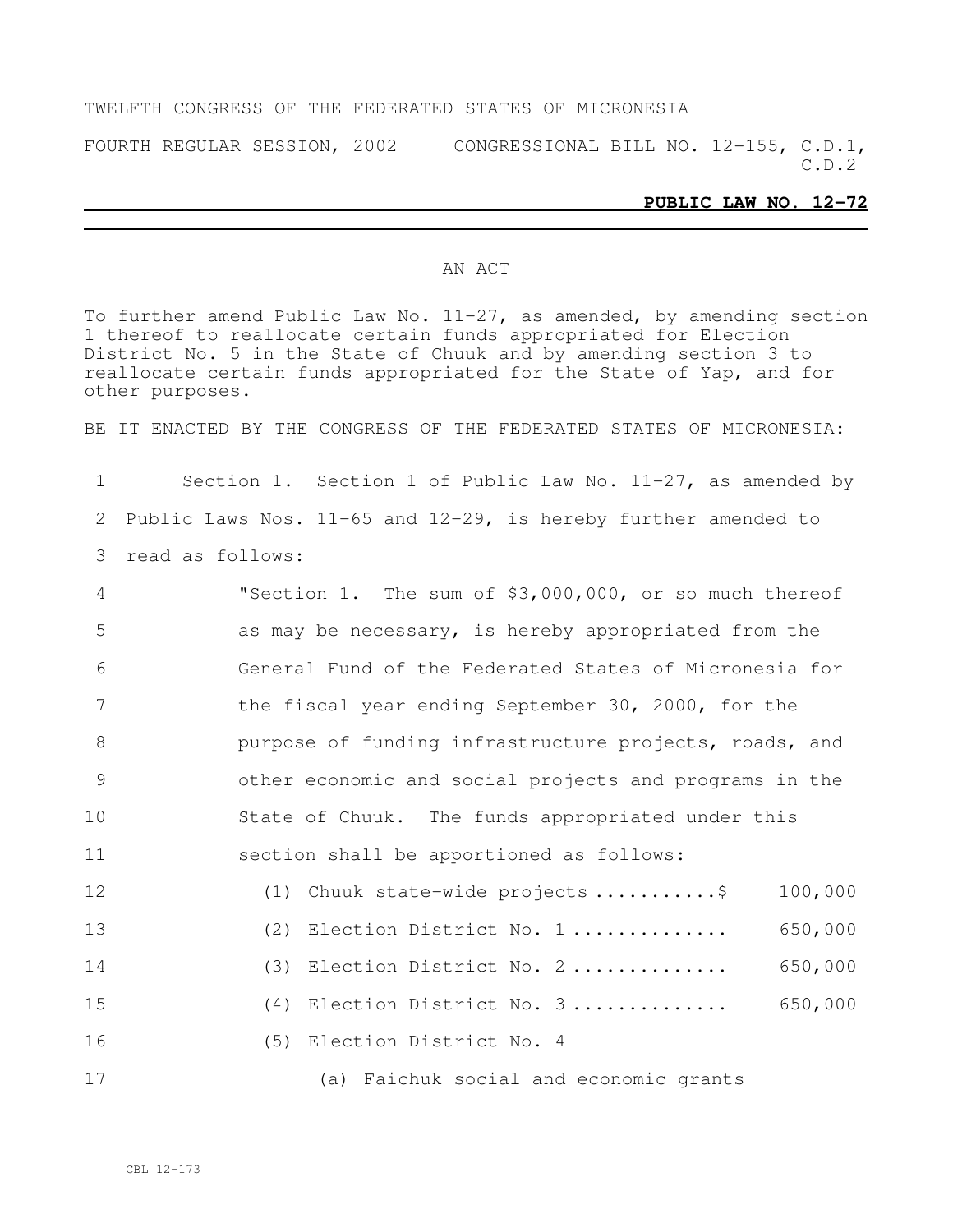# **PUBLIC LAW NO. 12-72**

| $\mathbf 1$    | Tolenson<br>(i)                                 | 100,000 |
|----------------|-------------------------------------------------|---------|
| 2              |                                                 | 50,000  |
| 3              | $(iii)$ Udot                                    | 50,000  |
| 4              | $(iv)$ Romalum                                  | 50,000  |
| 5              | (b) Operation Fund for FDA                      | 18,300  |
| 6              | (c) Faichuk student and school                  |         |
| 7              |                                                 | 20,000  |
| 8              | (d) Medical supplies                            | 20,000  |
| $\overline{9}$ | (e) School and dispensary leases                | 15,000  |
| 10             | (f) Leadership Conference and                   |         |
| 11             |                                                 | 25,000  |
| 12             | (q) Patient referral and other $\ldots$ .       | 10,000  |
| 13             | (h) Claims and relief aid                       | 20,000  |
| 14             | (i) Training and other necessary                |         |
| 15             |                                                 | 10,000  |
| 16             | $(j)$ Balance due local vendors $\ldots \ldots$ | 56,158  |
| 17             | (k) Other needs  205,542                        |         |
| 18             | (6) Election District No. 5                     |         |
| 19             | (a) Funds previously appropriated               |         |
| 20             | and obligated for projects and programs         |         |
| 21             | now completed                                   | 258,894 |
| 22             | (b) From previously appropriated                |         |
| 23             | funds not yet expended:                         |         |
| 24             | (i) Fishing Grant Supplement                    | 20,000  |
| 25             | (ii) Housing Grant Assistance                   | 11,000  |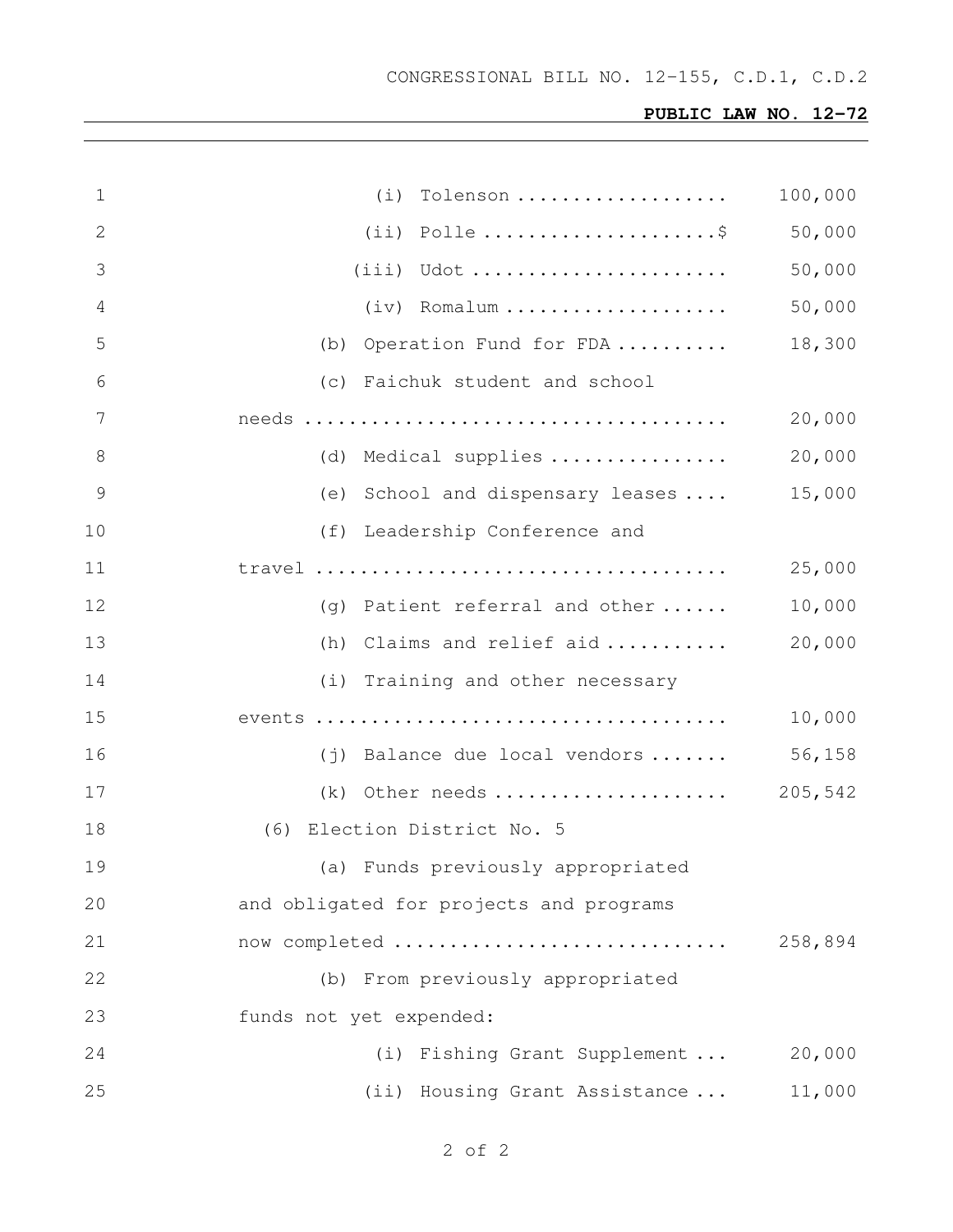CONGRESSIONAL BILL NO. 12-155, C.D.1, C.D.2

# **PUBLIC LAW NO. 12-72**

| $\mathbf 1$    | $10,106$ "<br>(iii) PJ High School truck                                      |
|----------------|-------------------------------------------------------------------------------|
| $\overline{2}$ | Section 2. Section 3 of Public Law No. $11-27$ , as amended by                |
| 3              | Public Laws Nos. $11-55$ , $11-65$ , $11-78$ , $12-3$ and $12-25$ , is hereby |
| 4              | further amended to read as follows:                                           |
| 5              | "Section 3. The sum of \$1,000,000, or so much thereof                        |
| 6              | as may be necessary, is hereby appropriated from the                          |
| 7              | General Fund of the Federated States of Micronesia for                        |
| 8              | the fiscal year ending September 30, 2000, for the                            |
| 9              | purpose of funding infrastructure projects, roads, and                        |
| 10             | other economic and social projects and programs in the                        |
| 11             | State of Yap. The funds appropriated under this section                       |
| 12             | shall be apportioned as follows:                                              |
| 13             | $(1)$ Dugor/Bael road \$<br>100,000                                           |
| 14             | $-0-$<br>(2) Gargey land development                                          |
| 15             | Weloy municipal office construction<br>100,000<br>(3)                         |
| 16             | 50,000<br>(4) Deechmur, Tomil men's house project                             |
| 17             | (5) Outer island agriculture                                                  |
| 18             | 153,000<br>development/cultural programs                                      |
| 19             | 25,000<br>(6) Yap's social development seminars                               |
| 20             | (7) Wulu Village, Fanif power                                                 |
| 21             | 25,000<br>and road extension                                                  |
| 22             | (8) Atliw women's community project<br>20,000                                 |
| 23             | 50,000<br>Rumuu lothog men's house project<br>(9)                             |
| 24             | 80,000<br>(10) V6AI equipment purchase                                        |
| 25             | (11) Outer island infrastructure                                              |

# of 3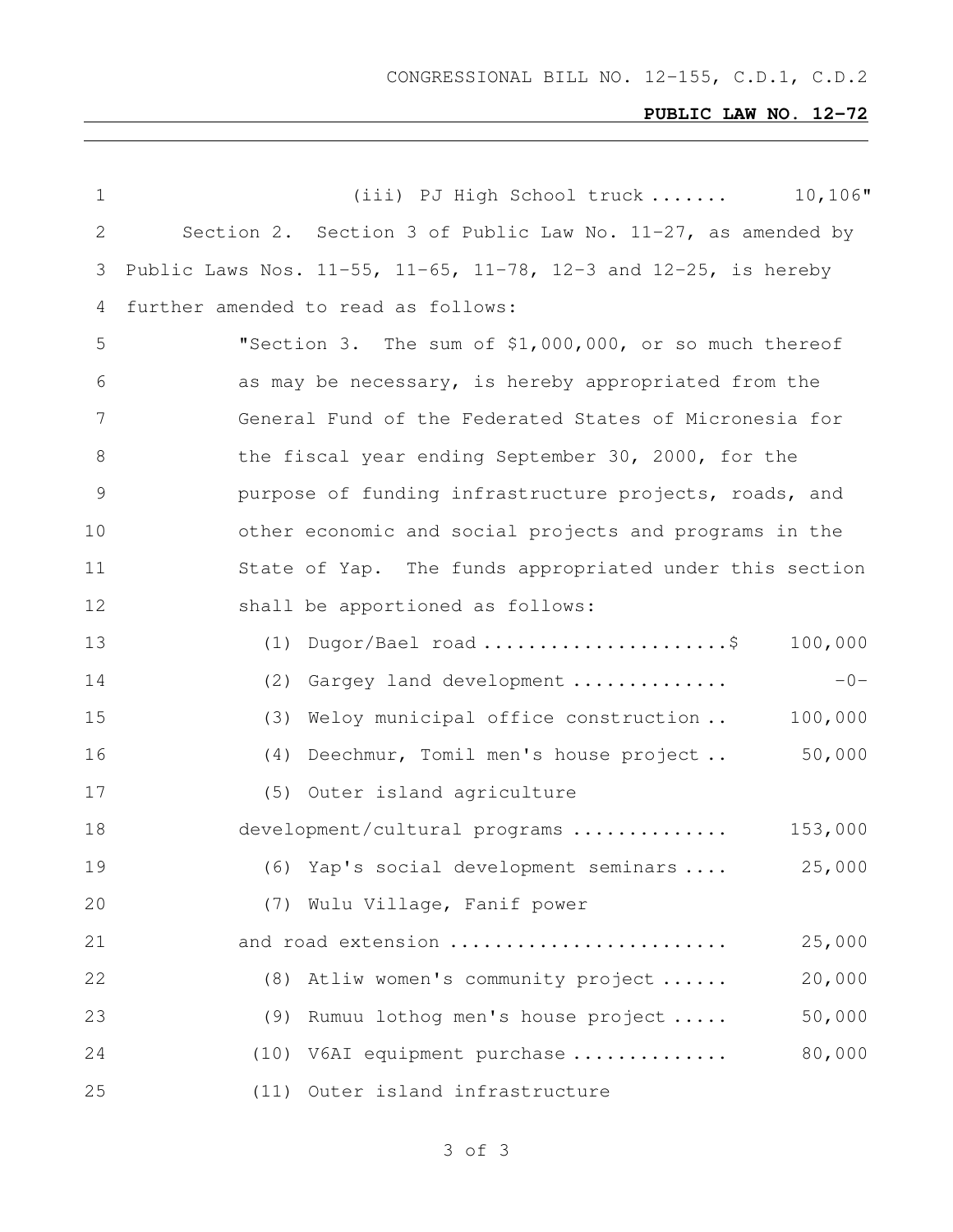CONGRESSIONAL BILL NO. 12-155, C.D.1, C.D.2

# **PUBLIC LAW NO. 12-72**

| 1  | development projects including projects     |         |
|----|---------------------------------------------|---------|
| 2  | for outer island communities on Yap         |         |
| 3  | proper (matching funds) PROVIDED THAT       |         |
| 4  | the Department of Finance and               |         |
| 5  | Administration shall allot only             |         |
| 6  | \$50,000 of these funds until such time     |         |
| 7  | as the full amount is available             |         |
| 8  | through recovery of funds previously        |         |
| 9  | allotted in error                           | 262,444 |
| 10 | (12) Yap Delegation Office including        |         |
| 11 | Delegation Office land lease                | 17,556  |
| 12 | (13) Beechial box-culvert bridge            | 30,000  |
| 13 | (14) Scholarship for Yapese for graduate    |         |
| 14 | school studies or studies in high-priority  |         |
| 15 | fields, including aviation and civil        |         |
| 16 | engineering. Funds may be used              |         |
| 17 | for transportation expenses of student      |         |
| 18 | to or from place of study                   | 40,000  |
| 19 | (15) Okau village water service extension.  | 5,000   |
| 20 | (16) Completion of Ngulu Women's House and  |         |
| 21 | dispensary buildings                        | 5,000   |
| 22 | (17) Training and participation of Outer    |         |
| 23 | Island athletes in regional games and Outer |         |
| 24 | Island Youth Sports Programs                | 7,000   |
| 25 | Travel and meeting expenses for<br>(18)     |         |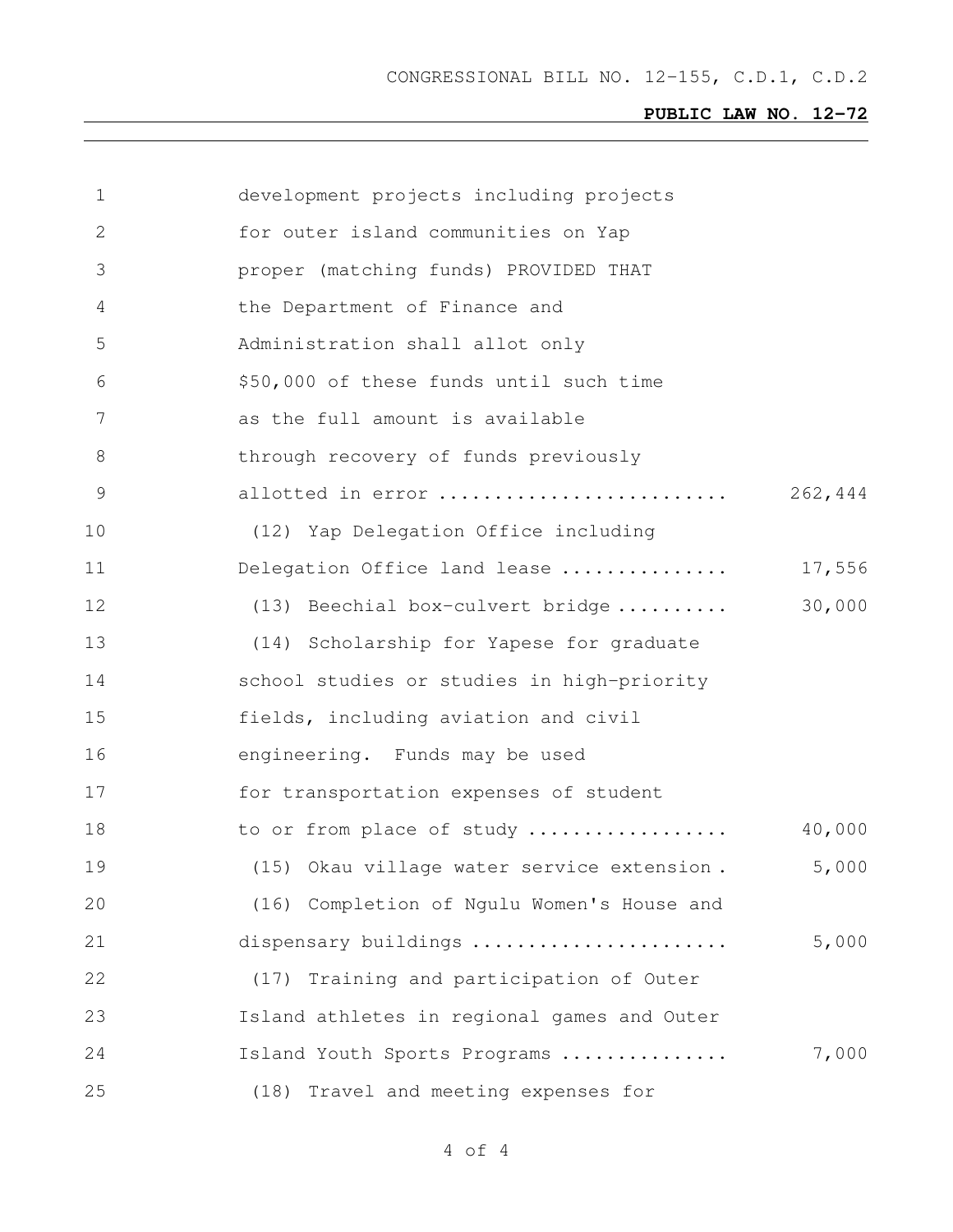# **PUBLIC LAW NO. 12-72**

| $\mathbf 1$    |                                     | $30,000$ "<br>Delegation to visit the Outer Islands of Yap. |
|----------------|-------------------------------------|-------------------------------------------------------------|
| $\mathbf{2}$   |                                     | Section 3. This act shall become law upon approval by the   |
| 3              |                                     | President of the Federated States of Micronesia or upon its |
| 4              | becoming law without such approval. |                                                             |
| 5              |                                     |                                                             |
| $\sqrt{6}$     |                                     |                                                             |
| $\overline{7}$ |                                     |                                                             |
| $\,8\,$        |                                     |                                                             |
| $\mathcal{G}$  |                                     | 2003                                                        |
| 10             |                                     |                                                             |
| 11             |                                     |                                                             |
| 12             |                                     |                                                             |
| 13             |                                     |                                                             |
| 14             | w/out signature                     | Leo A. Falcam                                               |
|                |                                     |                                                             |
| 15             |                                     | President                                                   |
| 16             |                                     | Federated States of Micronesia                              |
| 17             |                                     |                                                             |
| 18             |                                     |                                                             |
| 19             |                                     |                                                             |
| 20             |                                     |                                                             |
| 21             |                                     |                                                             |
| 22             |                                     |                                                             |
| 23             |                                     |                                                             |
| 24             |                                     |                                                             |